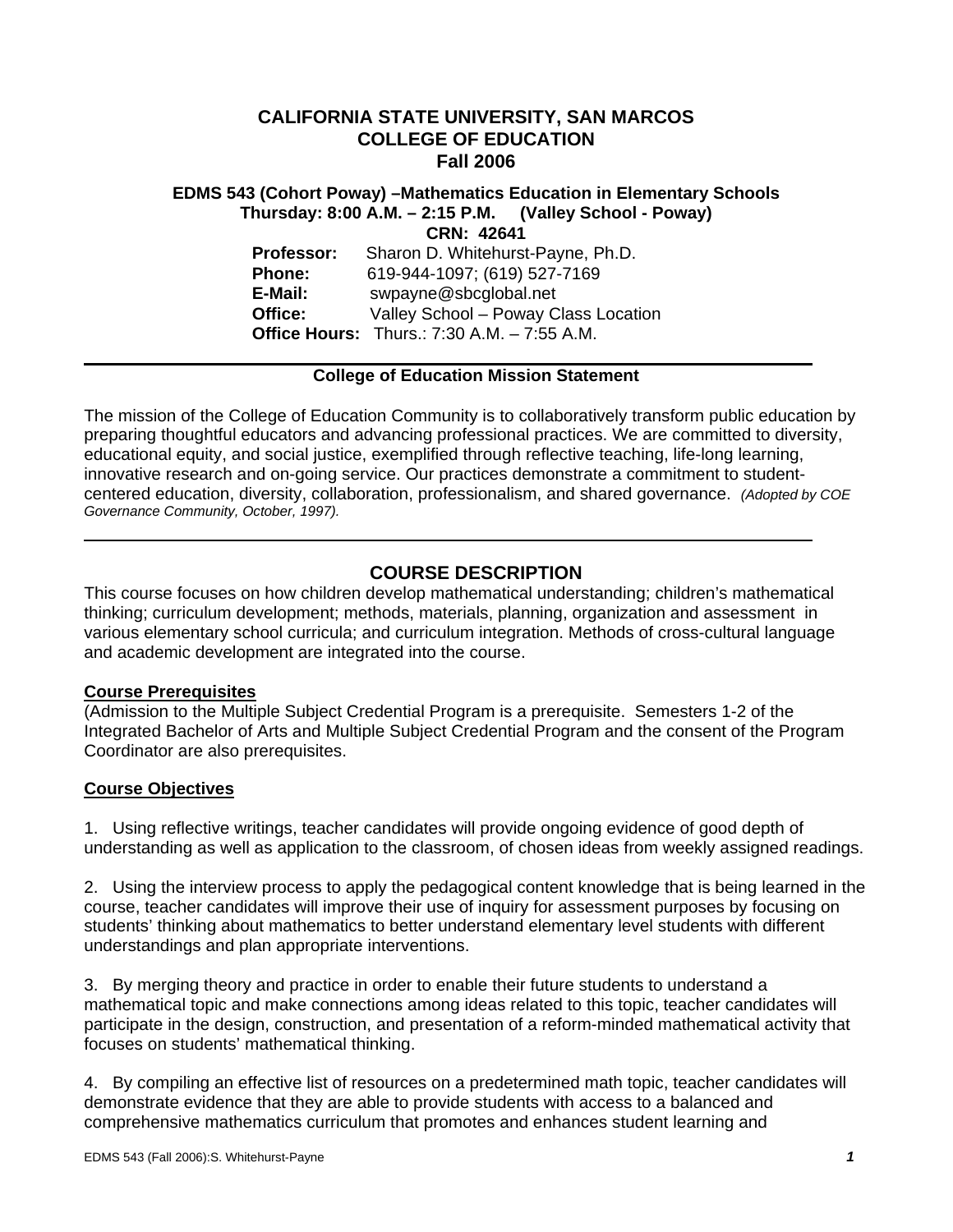understanding, and provides conceptual understanding of the logic and structure of mathematics, problem-solving skills, and computational and procedural skills.

5. By reflecting on and weaving what has been learned in the course during the semester regarding mathematics standards, reform-minded mathematics ideas, constructivist teaching and learning methods which enhance how children think and problem solve, teacher candidates will analyze the curriculum that is currently being implemented in their practicum classroom.

## **FOCUS QUESTIONS**

These focus questions will serve as a guide throughout this course. They will direct our thinking and study as we learn more about teaching children mathematics. When you complete this course, you should have knowledge, understanding, and experiences that will help you answer these questions:

- 1. How do children develop mathematical understanding, competence, and confidence?
- 2. How does the culture of the classroom affect mathematical communication and learning?
- 3. How does the teacher help all children become successful in learning mathematics?
- 4. How will you continue to develop your mathematical understanding, confidence, and competence?
- 5. How does the teacher analyze the curriculum in relation to State Mathematical Content Standards?

## **Unique Course Requirements**

Students will be required to have access to children in grades K-6 for the purpose of conducting a series of math interviews to learn about how children think and problem solve.

Each student will be required to implement and videotape a lesson in his or her observation classroom.

## **Required Texts**

- Van de Walle, J. A. (2007). *Elementary and middle school mathematics: Teaching developmentally* (6th ed). Boston: Pearson Education, Inc. ISBN: 0-205-48392-5 The text has a companion Web site at: http://wps.ablongman.com/ab\_vandewalle\_math\_5.
- California Department of Education (2000). *Mathematics framework for California public schools, kindergarten through grade twelve* (2000 Revised Ed.). Sacramento, CA: Author. This document can be found on the WWW at: http://www.cde.ca.gov/re/pn/fd/documents/mathematics-frame.pdf. The Web site contains a downloadable PDF file. There are also copies in the library for checkout**.**
- Choate, J. S. (2004). *Successful inclusive teaching: Proven ways to detect and correct*  special needs (4<sup>th</sup> ed). Boston: Allyn and Bacon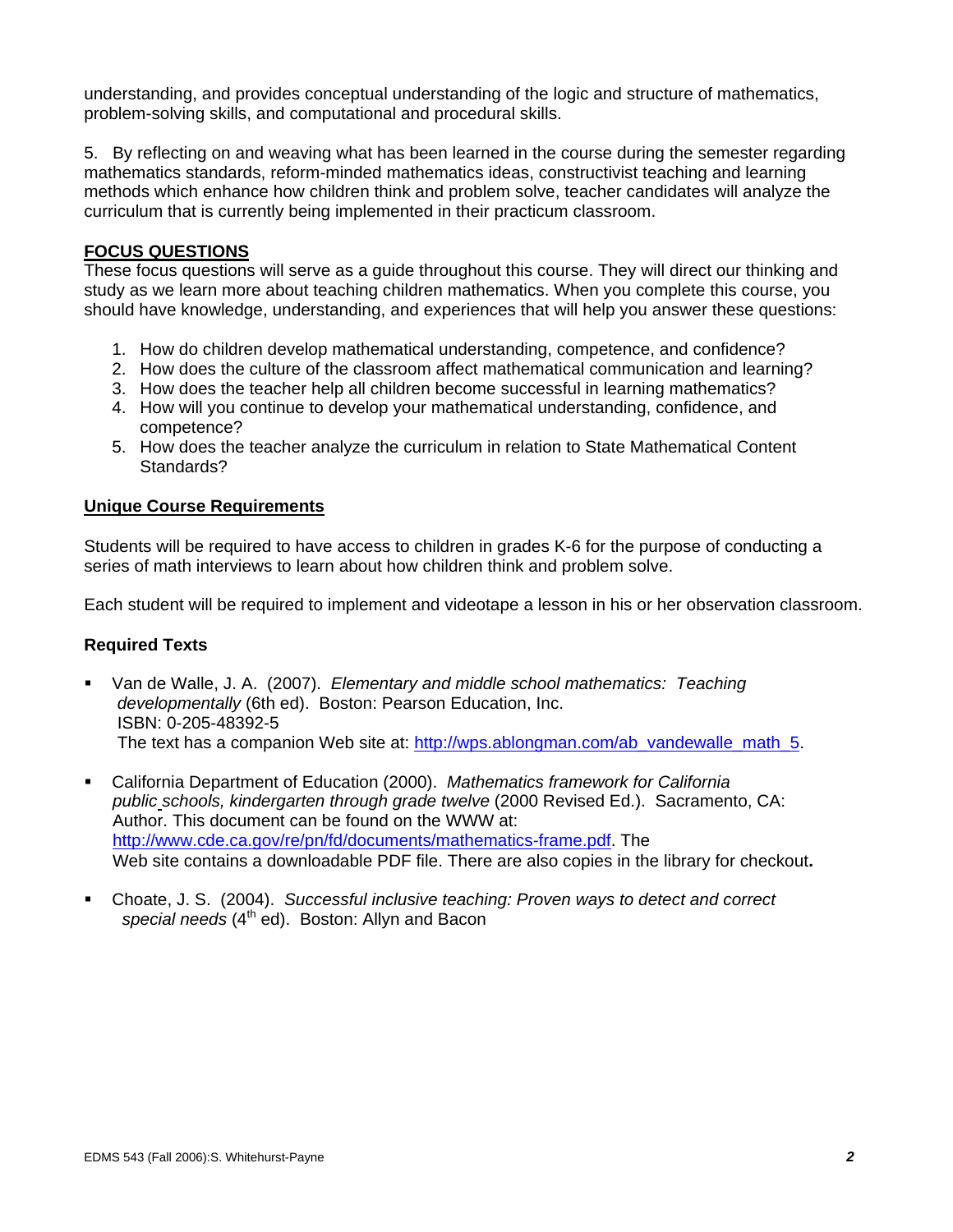# **You are required to access the following Web sites and materials for this course.**

- National Council of Teachers of Mathematics (2000). *Principles and standards for school mathematics*. Reston, VA: Author. This document can be found at: http://standards.nctm.org/
- Star Test Blueprints for Standards Items (grades 2-7) http://www.cde.ca.gov/ta/tg/sr/documents/bpcstmath2to7.pdf

# **Authorization to Teach English Learners**

This credential program has been specifically designed to prepare teachers for the diversity of languages often encountered in California public school classrooms. The authorization to teach English learners is met through the infusion of content and experiences within the credential program, as well as additional coursework. Students successfully completing this program receive a credential with authorization to teach English learners.

*(Approved by CCTC in SB 2042 Program Standards, August 02)*

## **Teacher Performance Expectation (TPE) Competencies**

The course objectives, assignments, and assessments have been aligned with the CTC standards for the Multiple Subject Credential. This course is designed to help teachers seeking a California teaching credential to develop the skills, knowledge, and attitudes necessary to assist schools and district in implementing effective programs for all students. The successful candidate will be able to merge theory and practice in order to realize a comprehensive and extensive educational program for all students. You will be required to formally address the following TPEs in this course:

## **CTC Standards Alignment:**

The course objectives, assignments, and assessments have been aligned with the CTC standards

for Multiple Subjects Credential. The following standards are a primary emphasis in this course:

- **Standard 3: Relationship between Theory and Practice**
- **Standard 4:** Pedagogical Thought and Reflective Practice
- **Standard 5:** Equity, Diversity and Access to the Core Curriculum for All Children
- **Standard 8A:** Pedagogical Preparation for Subject-Specific Content Instruction by MS Candidates (Mathematics)

## **Teacher Performance Expectation (TPE) Competencies:**

## **Primary Emphases**:

- TPE 1a-Subject Specific Pedagogical Skills for MS Teaching (Mathematics)
- TPE 2-Monitoring Student Learning During Instruction

## **Secondary Emphases**:

- TPE 3-Interpretation and Use of Assessments
- TPE 4-Making Content Accessible
- TPE 5-Student Engagement
- TPE 6a-Developmentally Appropriate Practices in Grades K-3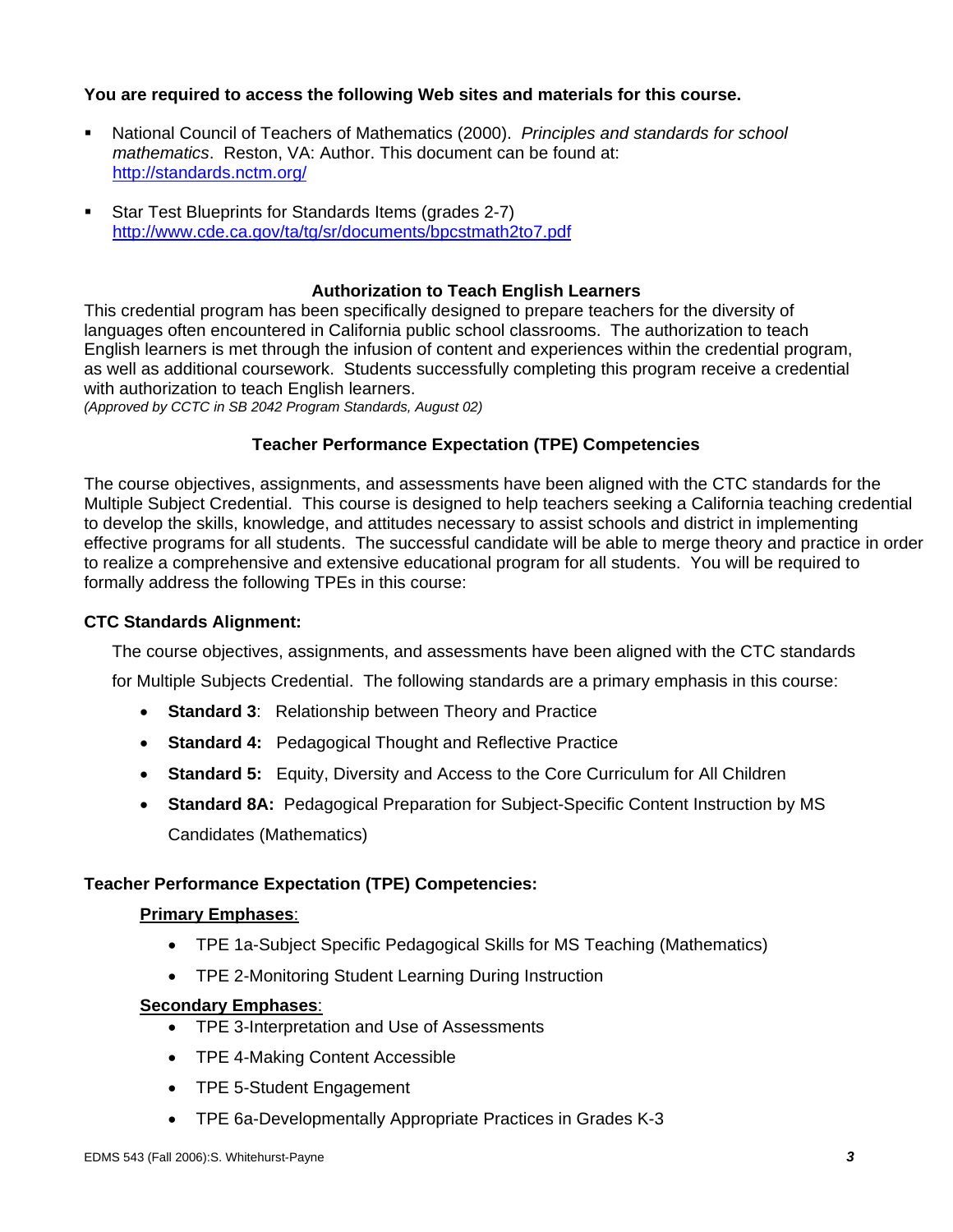- TPE 6b-Developmentally Appropriate Practices in Grades 4-8
- TPE 6d- Developmentally Appropriate Teaching Practices for Special Education: Teaching the Special Education Population in the General Education Environment
- TPE 7-Teaching English Learners
- TPE 8-Learning About Students
- TPE 9-Instructional Planning
- TPE 10-Instructional Time
- TPE 11-Social Environment
- TPE 13-Professional Growth
- TPE 14-Educational Technology in Teaching and Learning

## **College of Education Attendance Policy**

Due to the dynamic and interactive nature of courses in the College of Education, all students are expected to attend all classes and participate actively. At a minimum, students must attend more than 80% of class time, or s/he may not receive a passing grade for the course at the discretion of the instructor. Individual instructors may adopt more stringent attendance requirements. Should the student have extenuating circumstances, s/he should contact the instructor as soon as possible. *(Adopted by the COE Governance Community, December, 1997).*

If you miss one class session or are late (or leave early) more than two sessions, you cannot receive a grade of "A". If you miss one and a half class sessions, your highest possible grade is a "C+".

If possible, please discuss with the instructor any extenuating circumstances that will cause you to miss class prior to your absence. Attendance will be taken at each class session. Furthermore, grades on assignments turned in late will be lowered unless **prior arrangements** have been made with the instructor. Absence is no excuse for not turning in assignments, as they may be sent electronically (email) to the instructor.

## **Students with Disabilities Requiring Reasonable Accommodations**

Students must be approved for services by providing appropriate and recent documentation to the Office of Disable Student Services (DSS). This office is located in Craven Hall 5205, and can be contacted by phone at (760) 750-4905, or TTY (760) 750-4909. Students authorized by DSS to receive reasonable accommodations should meet with their instructor during office hours or, in order to ensure confidentiality, in a more private setting.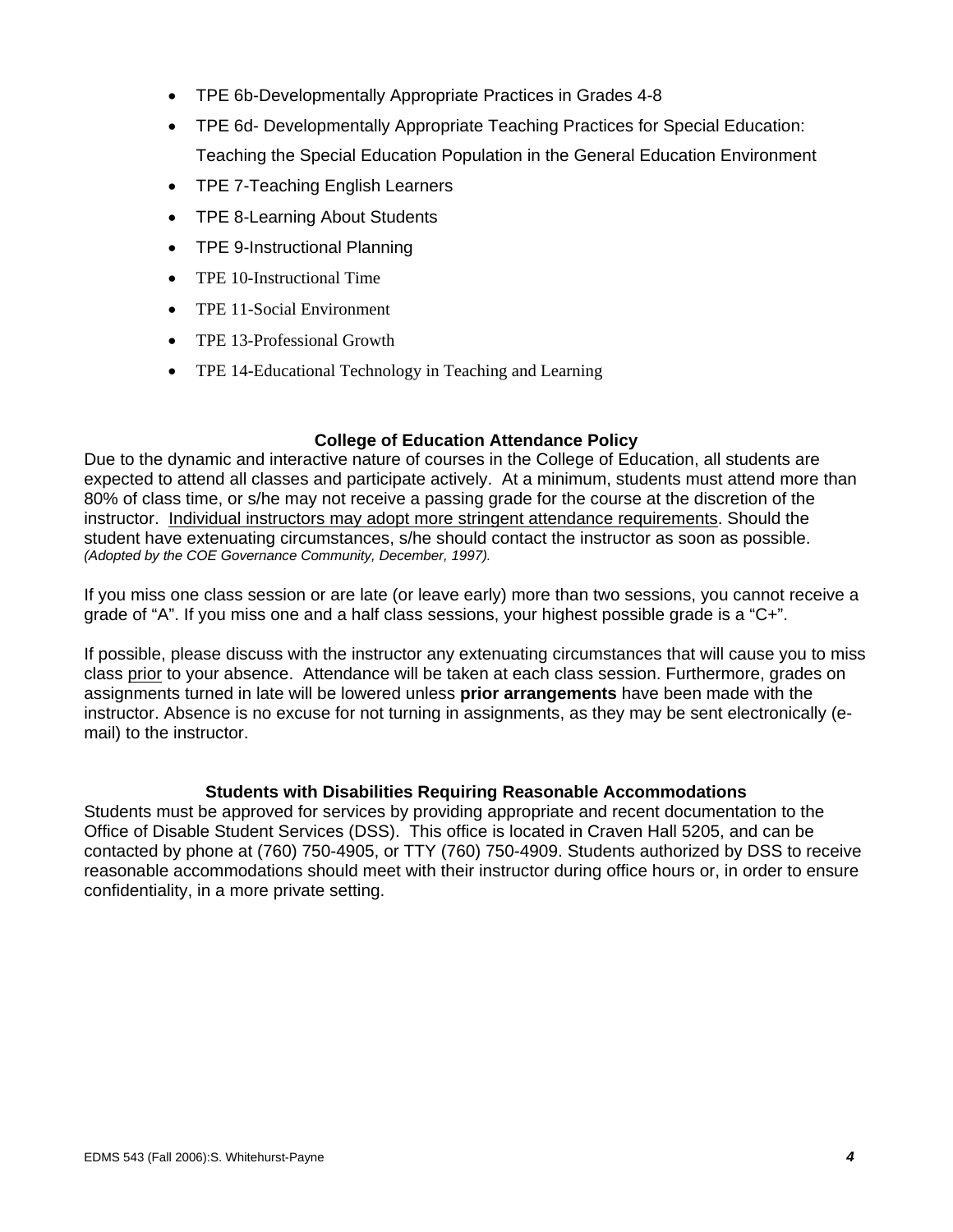# **Course Requirements and Grading Standards**

## **ASSIGNMENTS (The relative weight for each assignment is indicated as a percentage of the total course grade)**

*Detailed assignment guidelines and scoring rubrics (course packet) will be provided electronically to each student for all written assignments below. The course calendar/topics schedule is attached to this syllabus*.

## **Reading Assignments**

**(15%)** - Each week students will write a "meaningful" paper on the material assigned to be read for that week. Each assignment will be worth 5 points. These writings should be one page in length (use an "11" font, line spacing of 1.5, with **only** your name and class session number as a heading), and should clearly articulate your thoughts **on the assigned readings** and how you might **specifically apply** what you learned from the articles as a teacher in the classroom. Please do not repeat verbatim from the readings. **Other assignments may be given that will substitute the written reflection but not the reading assignment.** These will require more than 1 page in length.

## **Student Interviews (Critical Assessment Task – CATs)**

**(20%)** - You and one of your classmates will conduct three different student interviews based on questions provided in class. Each interview is worth 5 points. For each interview, you will pose mathematical problems to any one student at a predetermined grade level. The purpose is to get you to begin thinking about students' mathematical understanding, to learn how to effectively pose questions, and interpret the meaning of students' answers, and to provide you with an opportunity to interact with students.

## **Mathematical Resources & Lesson (Critical Assessment Task – CATs)**

**(30%) –** You will first compile resources on a predetermined mathematical topic (15%) and then design a lesson that you will present and videotape in an elementary class (15%). The purpose of this activity is to help you learn how to design effective mathematical activities, to provide you with an opportunity to begin compiling mathematical resources, and to provide an opportunity for you to practice teaching mathematics in an authentic classroom setting.

## **Curriculum Assignment (Critical Assessment Task – CATs)**

**(20%) –** You and another student will review the mathematics curriculum currently being used in your classroom (e.g., a textbook) at one grade level and write a short paper that investigates the curriculum alignment with the CA Content Standards and current high stakes assessments. Students will also provide their general thoughts and concerns related to the curriculum (e.g., how the curriculum might need to be altered to make strong connections between mathematical concepts and procedures).

### **Individual Creative Projects**

**(10%) –** Literature book**:** Develop (conceptualize and draft) a children's literature book that can be used to teach a mathematics concept and present it to the class. As a part of your personal and professional growth, you will begin to understand the context of how to design materials that provide access to all students and stimulate students' imagination in facilitating the learning of mathematics.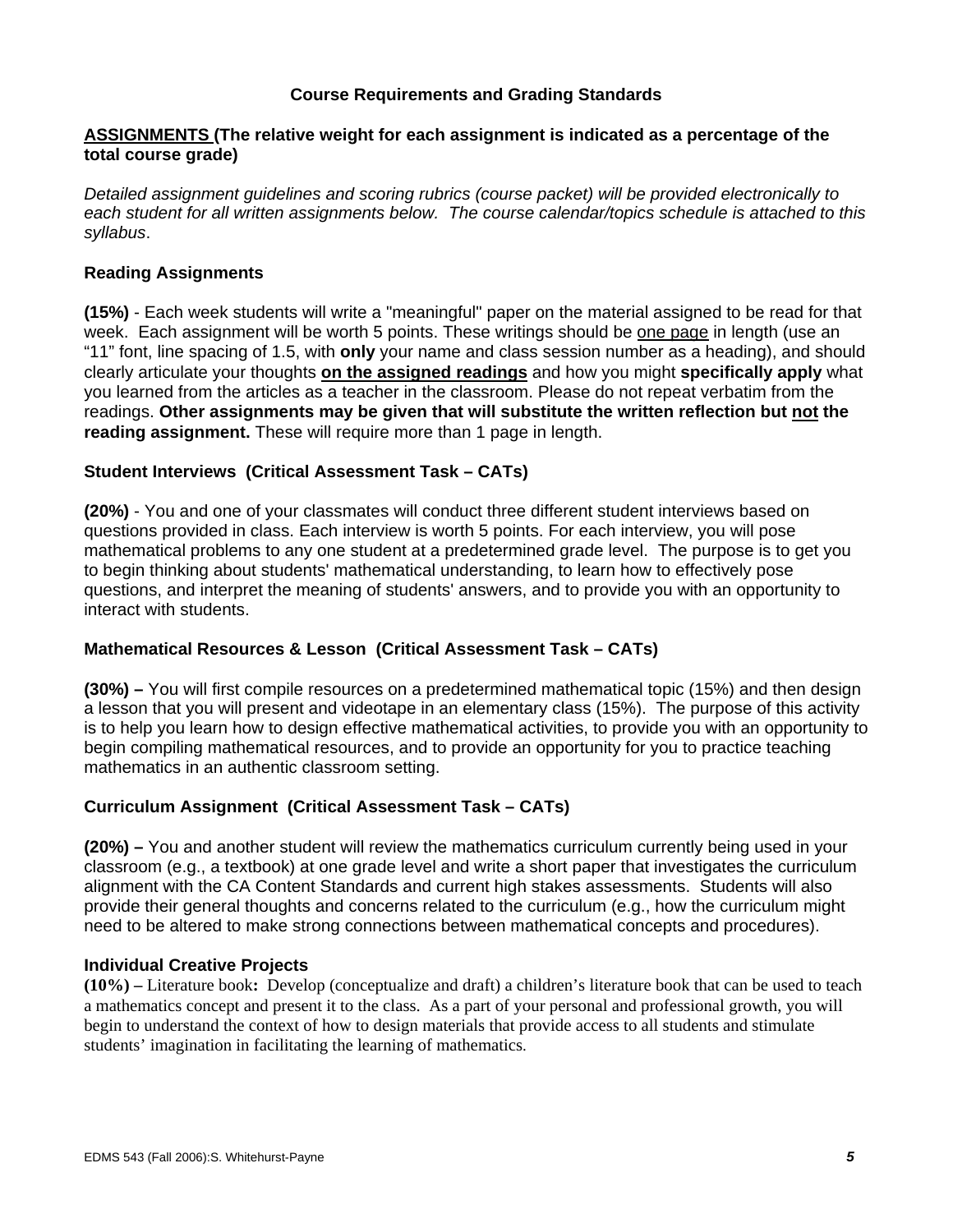# **Active Participation, Collaboration, and Professionalism**

 **(5%) -** Defined as actively engaging and contributing in all class discussions and activities, students will be evaluated daily. In addition, students participate in math menu activities and group alternative algorithm activities. A positive attitude is an important component for establishing the definition for active participation and collaboration. In addition, the student will be expected to exhibit professional behavior and demeanor at all times.

# **All University Writing Requirement**

All CSU students must demonstrate competency in writing skills as a requirement for graduation. At Cal State San Marcos, students complete the graduation writing assessment through the All-University Writing Requirement. This requirement mandates that every course at the University must have a writing component of at least 2,500 words (approximately 10 pages). **The writing requirement for this course will be met through weekly writings, student interview analyses, the creation of a lesson plan and mathematical resources, and the curriculum analysis assignment.**

## **CSUSM Academic Honesty Policy**

Students will be expected to adhere to standards of academic honesty and integrity, as outlined in the Student Academic Honesty Policy. All written work and oral assignments must be original work. All ideas/materials that are borrowed from other sources must have appropriate references to the original sources. Any quoted material should give credit to the source and be punctuated with quotation marks.

Students are responsible for honest completion of their work including examinations. There will be no tolerance for infractions. If you believe there has been an infraction by someone in the class, please bring it to the instructor's attention. The instructor reserves the right to discipline any student for academic dishonesty in accordance with the general rules and regulations of the university. Disciplinary action may include the lowering of grades and/or the assignment of a failing grade for an exam, assignment, or the class as a whole."

**GRADING SCALE:** Grades for this course will be based on the following grading scale:

 A.................. …93% - 100 % A-……………...90% - 92% B+……………..88% - 89% B.................…. 83% - 87 % B-……….. …... 80% - 82% C+……………..78% - 79% C................….. 73% - 77 % C-………….…..70% - 72%

## **Exemplary "A" Students:**

- Demonstrate serious commitment to their learning, making full use of the learning opportunities available and searching out the implications of their learning for future use.
- Complete all assignments thoroughly and thoughtfully toward the goal of developing in-depth math projects.
- Make insightful connections between all assignments and their developing overall understanding of mathematical concepts; they continually question and examine concepts in a genuine spirit of inquiry.
- Students show a high level of achievement of course goals.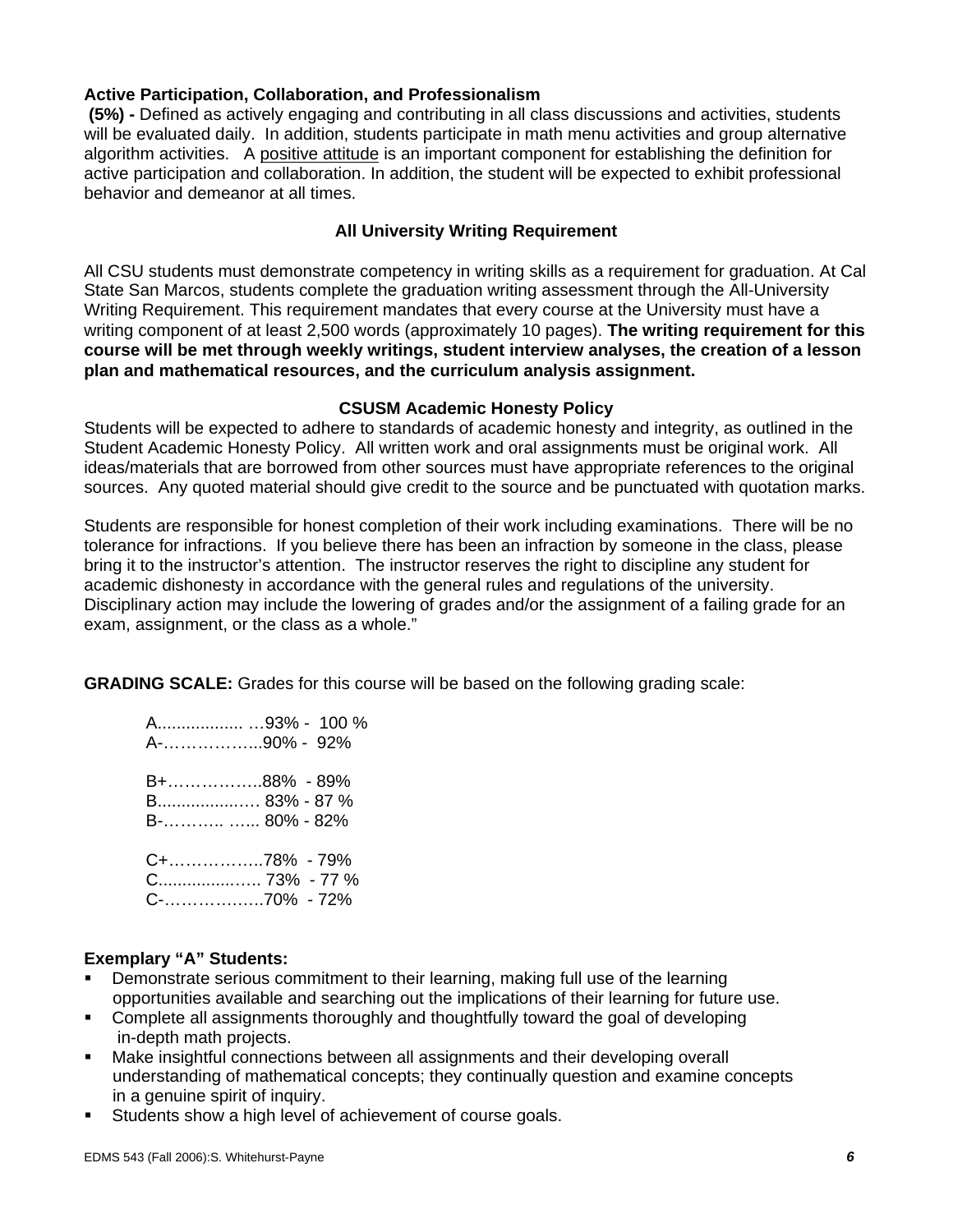# **"B" Students:**

- **Simply comply with the course requirements and expectations.**
- **Complete all assignments, usually thoroughly and thoughtfully.**
- Usually connect assignments to their developing overall understanding of mathematical concepts; may be satisfied with accepting their learning as it is received without deeply examining concepts or seeking a higher level of understanding.
- **Students show reasonable achievement of course goals.**

## **"C" Students:**

- Demonstrate an inconsistent level of compliance to course requirements and expectations.
- Complete all assignments with limited thoroughness and thoughtfulness.
- Make limited connections between assignments and their developing overall understanding of mathematical concepts; may not be open to examining concepts on a deeper level and may actually dismiss the importance of such inquiry.
- Attempt, but show limited progress in achieving course goals.

**Remember! You are required to maintain a B average (3.0 GPA) in your teacher education courses to receive a teaching credential in the State of California.**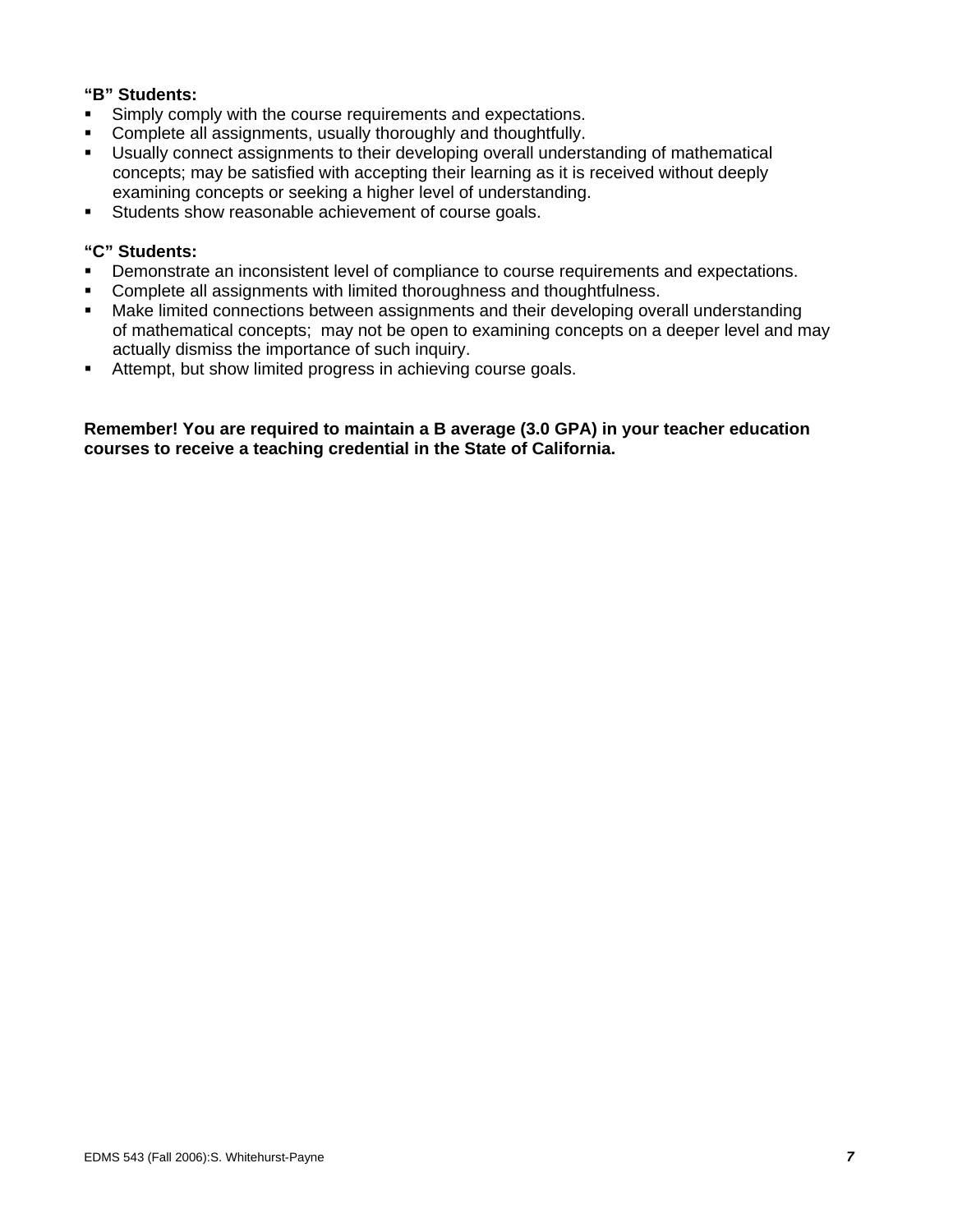# **Curriculum Review Assignment**

EDMS 543

|                           |                       | <b>Nearly</b>        |                      |                      |
|---------------------------|-----------------------|----------------------|----------------------|----------------------|
|                           | <b>Developing</b>     | <b>Meets</b>         | <b>Meets</b>         | <b>Exceeds</b>       |
| <b>TPE 1, 1a</b>          | Candidate's           | Candidate's          | Candidate's          | Candidate's          |
| Subject Specific          | analysis of the       | analysis of the      | analysis of the      | analysis of the      |
| Pedagogical skills        | curriculum will       | curriculum will      | curriculum will      | curriculum will      |
| for MS Teaching           | demonstrate little to | demonstrate some     | demonstrate          | demonstrate          |
| Assignment                | no understanding      | understanding of     | considerable         | exceptional          |
| (Teaching                 | of how to teach the   | how to teach the     | understanding of     | understanding of     |
| Mathematics in a          | state adopted         | state adopted        | how to teach the     | how to teach the     |
| MS Assignment)            | academic content      | academic content     | state adopted        | state adopted        |
|                           | standard in           | standard in          | academic content     | academic content     |
|                           | mathematics.          | mathematics.         | standard in          | standard in          |
|                           |                       |                      | mathematics.         | mathematics.         |
| TPE <sub>4</sub>          | Candidate's           | Candidate's          | Candidate's          | Candidate's          |
| <b>Making Content</b>     | analysis of the       | analysis of the      | analysis of the      | analysis of the      |
| Accessible                | curriculum will       | curriculum will      | curriculum will      | curriculum will      |
|                           | demonstrate little to | demonstrate some     | demonstrate          | demonstrate          |
|                           | no understanding in   | understanding in     | considerable         | exceptional          |
|                           | the use of            | the use of           | understanding in     | understanding in     |
|                           | pedagogical           | pedagogical          | the use of           | the use of           |
|                           | strategies that will  | strategies that will | pedagogical          | pedagogical          |
|                           | provide all students  | provide all students | strategies that will | strategies that will |
|                           | access to the         | access to the        | provide all students | provide all students |
|                           | mathematics           | mathematics          | access to the        | access to the        |
|                           | curriculum.           | curriculum           | mathematics          | mathematics          |
|                           |                       |                      | curriculum           | curriculum           |
| TPE 6, 6a, 6b             | Candidate's           | Candidate's          | Candidate's          | Candidates's         |
| Developmentally           | analysis of the       | analysis of the      | analysis of the      | analysis of the      |
| Appropriate               | curriculum will       | curriculum will      | curriculum will      | curriculum will      |
| <b>Teaching Practices</b> | demonstrate little to | demonstrate some     | demonstrate          | demonstrate          |
| in Grades K-3 $&$ 4-      | no understanding in   | understanding in     | considerable         | exceptional          |
| 8                         | the use of            | the use of           | understanding in     | understanding in     |
|                           | developmentally       | developmentally      | the use of           | the use of           |
|                           | appropriate           | appropriate          | developmentally      | developmentally      |
|                           | teaching practices.   | teaching practices   | appropriate          | appropriate          |
|                           |                       |                      | teaching practices   | teaching practices   |

Secondary TPE's for this Assignment

- $\triangleright$  TPE 9 Instructional Planning
- $\triangleright$  TPE 10 Instructional Time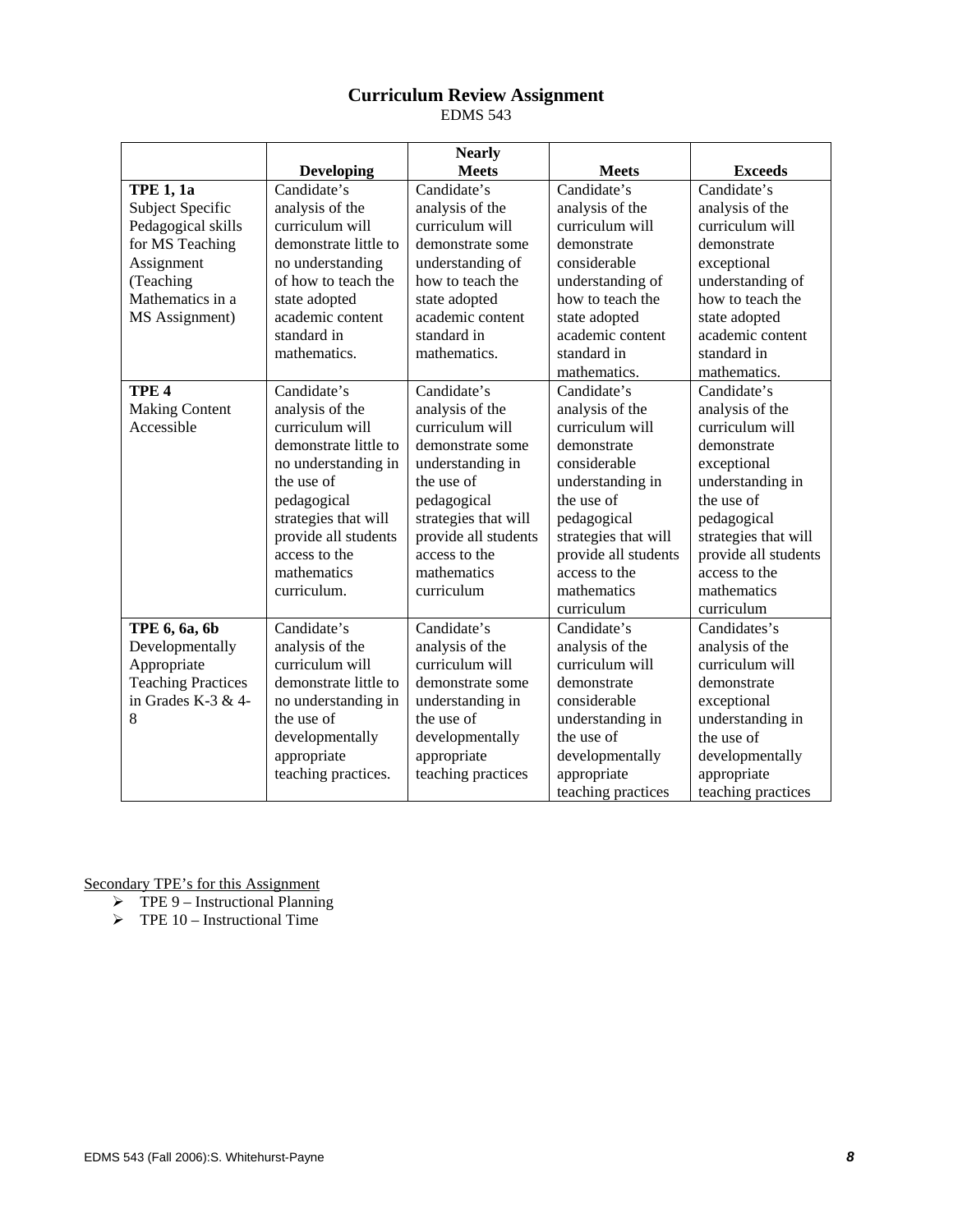# **Lesson Presentation Assignment**

EDMS 543

|                       |                      | <b>Nearly</b>        |                      |                      |
|-----------------------|----------------------|----------------------|----------------------|----------------------|
|                       | <b>Developing</b>    | <b>Meets</b>         | <b>Meets</b>         | <b>Exceeds</b>       |
| <b>TPE 1, 1a</b>      | Candidates' lesson   | Candidates' lesson   | Candidates' lesson   | Candidates' lesson   |
| Subject Specific      | plan and             | plan and             | plan and             | plan and             |
| Pedagogical skills    | presentation         | presentation         | presentation         | presentation         |
| for MS Teaching       | demonstrates little  | demonstrates some    | demonstrates         | demonstrates         |
| Assignment            | to no                | understanding of     | considerable         | exceptional          |
| (Teaching             | understanding of     | how to teach the     | understanding of     | understanding of     |
| Mathematics in a      | how to teach the     | state adopted        | how to teach the     | how to teach the     |
| Multiple Subject      | state adopted        | academic content     | state adopted        | state adopted        |
| Assignment)           | academic content     | standard in          | academic content     | academic content     |
|                       | standard in          | mathematics          | standard in          | standard in          |
|                       | mathematics          |                      | mathematics          | mathematics          |
| TPE <sub>4</sub>      | Candidates' lesson   | Candidates' lesson   | Candidates' lesson   | Candidates' lesson   |
| <b>Making Content</b> | plan and             | plan and             | plan and             | plan and             |
| Accessible            | presentation will    | presentation will    | presentation will    | presentation will    |
|                       | demonstrate little   | demonstrate some     | demonstrate          | demonstrate          |
|                       | to no                | understanding in     | considerable         | exceptional          |
|                       | understanding in     | the use of           | understanding in     | understanding in     |
|                       | the use of           | pedagogical          | the use of           | the use of           |
|                       | pedagogical          | strategies that will | pedagogical          | pedagogical          |
|                       | strategies that will | provide all students | strategies that will | strategies that will |
|                       | provide all students | access to the        | provide all students | provide all students |
|                       | access to the        | mathematics          | access to the        | access to the        |
|                       | mathematics          | curriculum           | mathematics          | mathematics          |
|                       | curriculum           |                      | curriculum           | curriculum           |
| TPE 6, 6a, 6b         | Candidates' lesson   | Candidates' lesson   | Candidates' lesson   | Candidates' lesson   |
| Developmentally       | plan and             | plan and             | plan and             | plan and             |
| Appropriate           | presentation will    | presentation will    | presentation will    | presentation will    |
| Teaching              | demonstrate little   | demonstrate some     | demonstrate          | demonstrate          |
| Practices – Grades    | to no                | understanding in     | considerable         | exceptional          |
| K-3 & 4-8             | understanding in     | the use of           | understanding in     | understanding in     |
|                       | the use of           | developmentally      | the use of           | the use of           |
|                       | developmentally      | appropriate          | developmentally      | developmentally      |
|                       | appropriate          | teaching practices.  | appropriate          | appropriate          |
|                       | teaching practices.  |                      | teaching practices.  | teaching practices.  |

Secondary TPE's for this Assignment

- $\triangleright$  TPE 2 Monitoring Student Learning During Instruction
- $\triangleright$  TPE 5 Student Engagement
- $\triangleright$  TPE 9 Instructional Planning
- $\triangleright$  TPE 10 Instructional Time
- $\triangleright$  TPE 11 Social Environment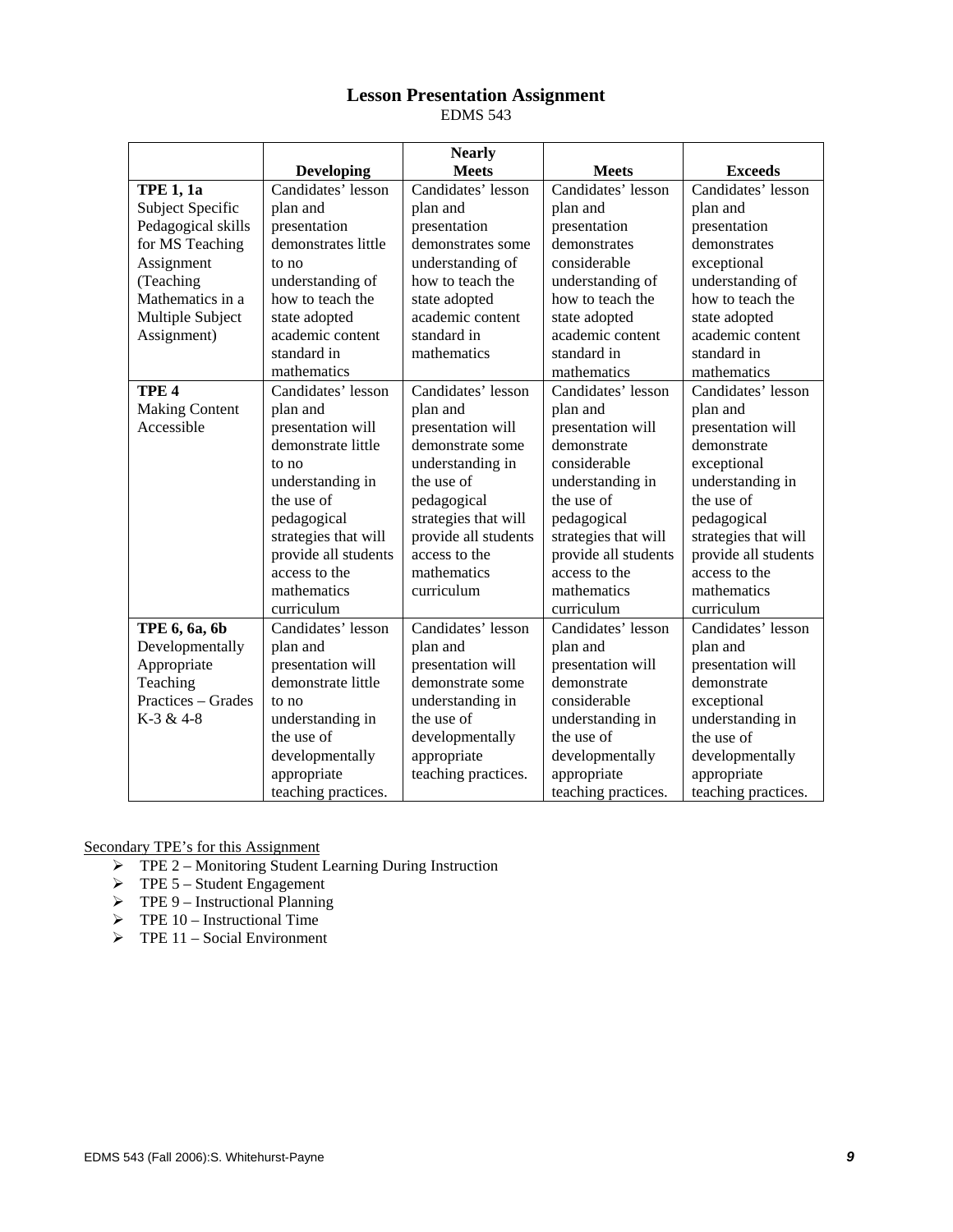# **Lesson Resources Assignment**

EDMS 543

|                       |                    | <b>Nearly</b>      |                    |                    |
|-----------------------|--------------------|--------------------|--------------------|--------------------|
|                       | <b>Developing</b>  | <b>Meets</b>       | <b>Meets</b>       | <b>Exceeds</b>     |
| TPE <sub>4</sub>      | Candidates'        | Candidates'        | Candidates'        | Candidates'        |
| <b>Making Content</b> | resources and      | resources and      | resources and      | resources and      |
| Accessible            | descriptions will  | descriptions will  | descriptions will  | descriptions will  |
|                       | demonstrate little | demonstrate some   | demonstrate        | demonstrate        |
|                       | to no              | understanding of   | considerable       | exceptional        |
|                       | understanding of   | how instructional  | understanding of   | understanding of   |
|                       | how instructional  | resources can help | how instructional  | how instructional  |
|                       | resources can help | provide all        | resources can help | resources can help |
|                       | provide all        | students with      | provide all        | provide all        |
|                       | students with      | access to a        | students with      | students with      |
|                       | access to a        | balanced and       | access to a        | access to a        |
|                       | balanced and       | comprehensive      | balanced and       | balanced and       |
|                       | comprehensive      | curriculum.        | comprehensive      | comprehensive      |
|                       | curriculum.        |                    | curriculum.        | curriculum.        |

Secondary TPE's for this Assignment

- ¾ TPE 1a Subject-Specific Pedagogical Skills for MS Teaching Assignments (Teaching Mathematics in a MS Assignment)
- $\triangleright$  TPE 5 Student Engagement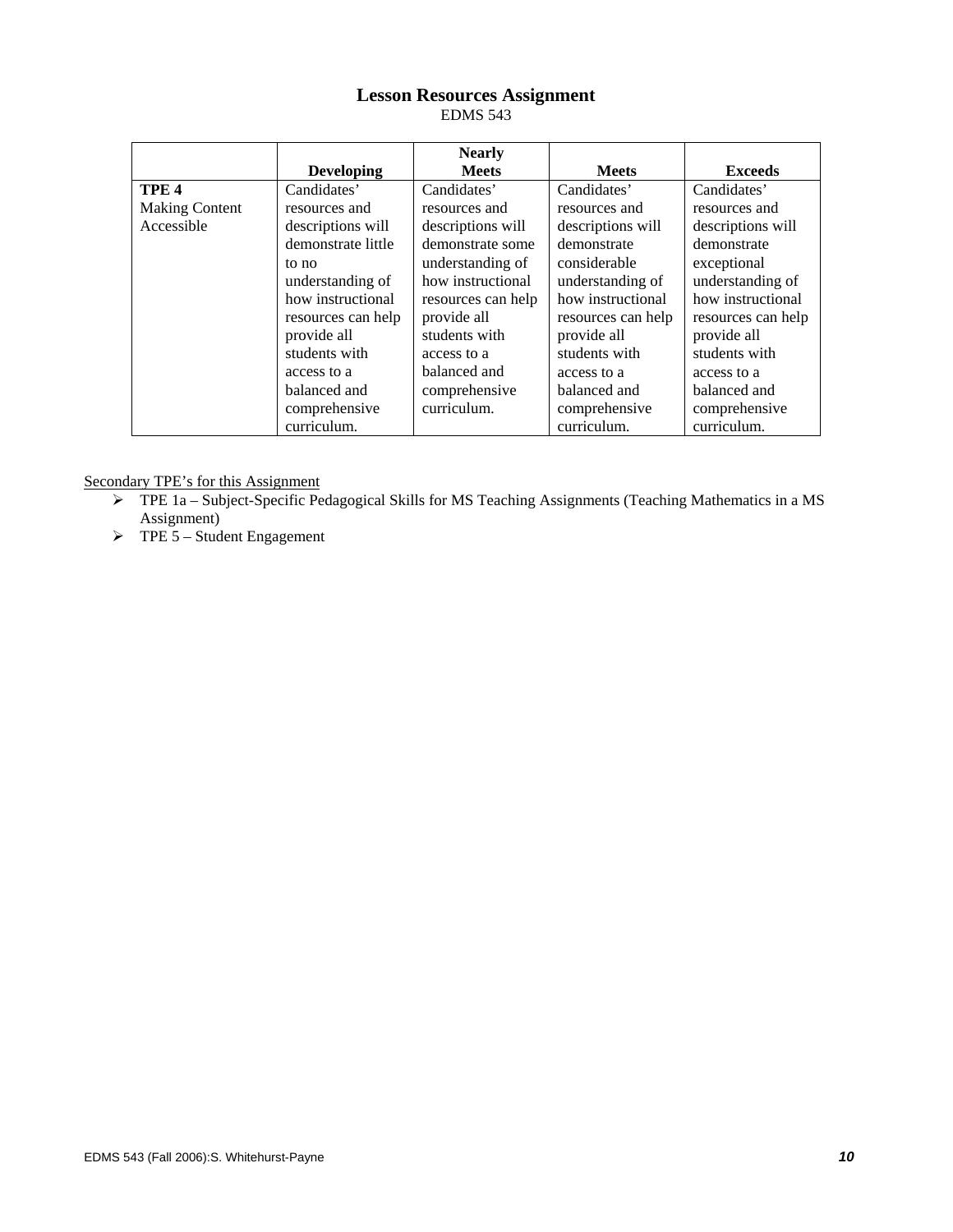# **Student Interviews Assignment**

EDMS 543

|                         |                        | <b>Nearly</b>         |                                  |                       |
|-------------------------|------------------------|-----------------------|----------------------------------|-----------------------|
|                         | <b>Developing</b>      | <b>Meets</b>          | <b>Meets</b>                     | <b>Exceeds</b>        |
| <b>TPE 1, 1a</b>        | Candidate's            | Candidate's           | Candidate's                      | Candidate's           |
| Subject Specific        | assessment and         | assessment and        | assessment and<br>assessment and |                       |
| Pedagogical             | recommendations        | recommendations       | recommendations                  | recommendations       |
| skills for MS           | from the student       | from the student      | from the student                 | from the student      |
| Teaching                | interview              | interview             | interview                        | interview             |
| Assignment              | demonstrates little to | demonstrates some     | demonstrates                     | demonstrates          |
| (Teaching               | no understanding of    | understanding of how  | considerable                     | exceptional           |
| Mathematics in a        | how to teach the state | to teach the state    | understanding of how             | understanding of how  |
| Multiple Subject        | adopted academic       | adopted academic      | to teach the state               | to teach the state    |
| Assignment)             | content standard in    | content standard in   | adopted academic                 | adopted academic      |
|                         | mathematics            | mathematics           | content standard in              | content standard in   |
|                         |                        |                       | mathematics                      | mathematics           |
| TPE <sub>2</sub>        | Candidate's            | Candidate's           | Candidate's                      | Candidate's           |
| Monitoring              | assessment and         | assessment and        | assessment and                   | assessment and        |
| <b>Student Learning</b> | recommendations        | recommendations       | recommendations                  | recommendations       |
| During                  | from the student       | from the student      | from the student                 | from the student      |
| Instruction             | interview              | interview             | interview                        | interview             |
|                         | demonstrates little to | demonstrates some     | demonstrates                     | demonstrates          |
|                         | no understanding of    | understanding of how  | considerable                     | exceptional           |
|                         | how to monitor         | to monitor student    | understanding of how             | understanding of how  |
|                         | student learning and   | learning and how to   | to monitor student               | to monitor student    |
|                         | how to effectively     | effectively make use  | learning and how to              | learning and how to   |
|                         | make use of this       | of this information   | effectively make use             | effectively make use  |
|                         | information when       | when teaching.        | of this information              | of this information   |
|                         | teaching.              |                       | when teaching.                   | when teaching.        |
| TPE <sub>3</sub>        | Candidate              | Candidate             | Candidate                        | Candidate             |
| Interpretation          | demonstrates little to | demonstrates some     | demonstrates                     | demonstrates          |
| and Use of              | no understanding of    | understanding of how  | considerable                     | exceptional           |
| <b>Assessments</b>      | how to effectively     | to effectively assess | understanding of how             | understanding of how  |
|                         | assess students'       | students' content     | to effectively assess            | to effectively assess |
|                         | content knowledge      | knowledge through     | students' content                | students' content     |
|                         | through the use of     | the use of student    | knowledge through                | knowledge through     |
|                         | student interviews.    | interviews.           | the use of student               | the use of student    |
|                         |                        |                       | interviews.                      | interviews.           |
| TPE <sub>4</sub>        | Candidate's            | Candidate's           | Candidate's                      | Candidate's           |
| <b>Making Content</b>   | recommendations        | recommendations       | recommendations                  | recommendations       |
| Accessible              | from the student       | from the student      | from the student                 | from the student      |
|                         | interview              | interview             | interview                        | interview             |
|                         | demonstrates little to | demonstrates some     | demonstrates                     | demonstrates          |
|                         | no understanding in    | understanding in the  | considerable                     | exceptional           |
|                         | the use of             | use of pedagogical    | understanding in the             | understanding in the  |
|                         | pedagogical            | strategies that will  | use of pedagogical               | use of pedagogical    |
|                         | strategies that will   | provide all students  | strategies that will             | strategies that will  |
|                         | provide all students   | access to the         | provide all students             | provide all students  |
|                         | access to the          | mathematics           | access to the                    | access to the         |
|                         | mathematics            | curriculum            | mathematics                      | mathematics           |
|                         | curriculum             |                       | curriculum                       | curriculum            |
|                         |                        |                       |                                  |                       |

Secondary TPE's for this Assignment

 $\triangleright$  TPE 5 – Student Engagement

 $\triangleright$  TPE 6, 6a, 6b – Developmentally Appropriate Practices in Grades K-3 & Grades 4-8.

 $\triangleright$  TPE 8 – Learning about Students and TPE 9 – Instructional Planning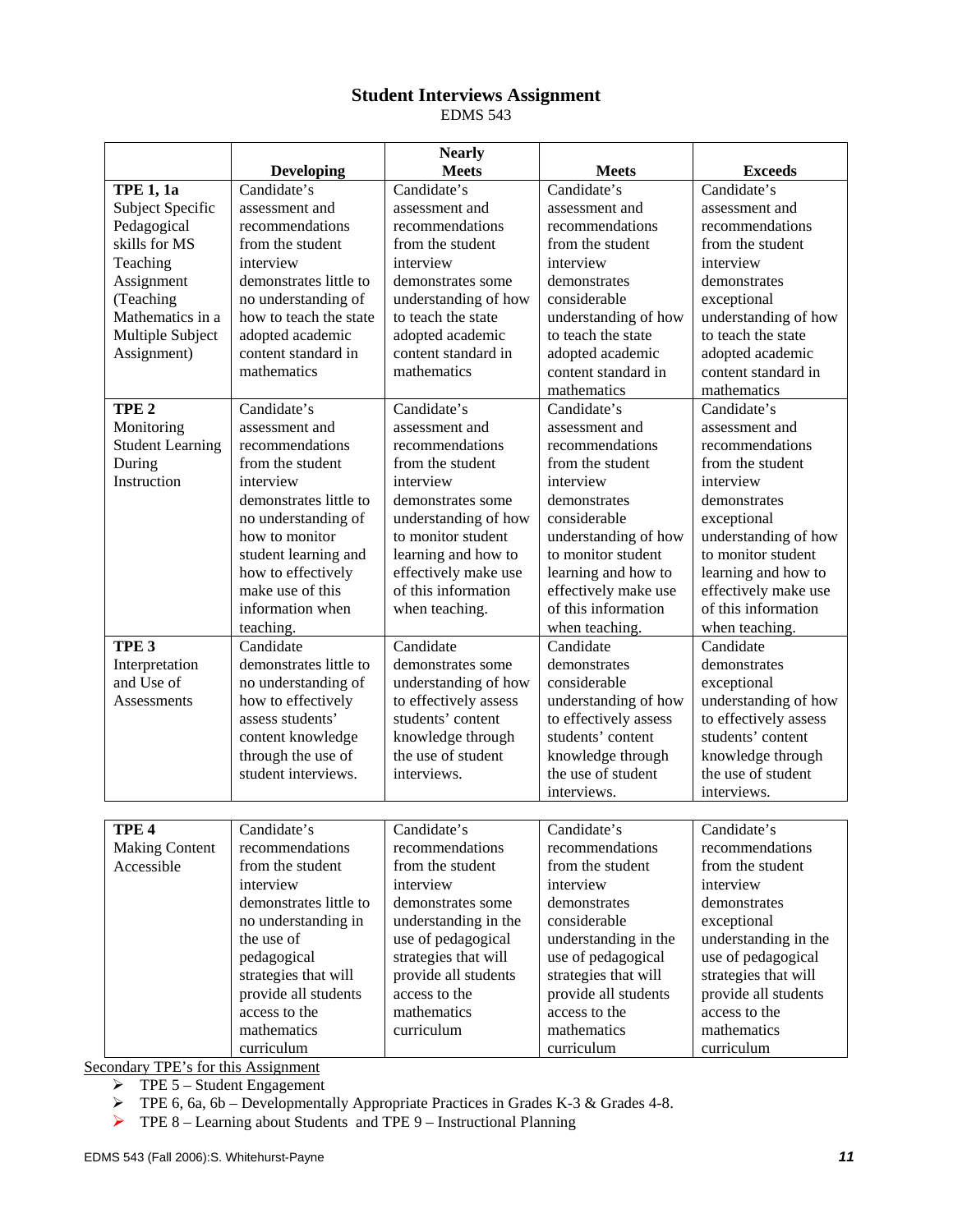| <b>Date</b>           | <b>Topic and Assignments (Tentative)</b>                                                                             | <b>Readings</b>                                                                             |
|-----------------------|----------------------------------------------------------------------------------------------------------------------|---------------------------------------------------------------------------------------------|
| Session 1A<br>8.24.06 | Introduction to Mathematics Education<br>Developing Mathematical Understanding                                       | 2 - Exploring What It Means to do Mathematics<br>3 -Developing Understanding in Mathematics |
| Part 1                | Characteristics of Effective Classrooms: Overview of<br><b>Instructional Practices</b>                               |                                                                                             |
| Session 1B            | Problem Solving<br>Math Content Standards (CA and NCTM): Introduction                                                | 4 -Teaching Through Problem Solving                                                         |
| Session 2A            | <b>CA Mathematics Content Standards</b>                                                                              | This document is available on:                                                              |
| 8.31.06               | Group presentations of assigned standards                                                                            | http://www.cde.ca.gov/re/pn/fd/documents/mathe<br>matics-frame.pdf                          |
|                       | Assessment - Connecting Instruction with Assessment                                                                  | 6 - Building Assessment into Instruction                                                    |
| Session 2B            | Interviews<br>How Children Learn Through Problem-Solving Development:<br><b>Cognitively Guided Instruction</b>       | 5 - Planning in the Problem-Based Classroom                                                 |
| Session 3A            | Special Populations: Creating Inclusive Classrooms                                                                   | 7 - Teaching Mathematics Equitably to All                                                   |
| 9.07.06               | Article summary/critique on Math and Special Needs due<br>Number Sense I: What it Means and How We Can Help Children | Students; Article per student's choice<br>9 - Developing Early Number Concepts and          |
| Session 3B            | Develop It.                                                                                                          | Number Sense                                                                                |
|                       | Number Sense II:                                                                                                     | 10 - Developing Meanings for the Operations                                                 |
|                       | Classification of Word Problems for Addition and Subtraction<br><b>Practice Interview Due</b>                        |                                                                                             |
| Session 4A            | How All Children Can Construct Efficient Mental Tools for Fact                                                       | 11 - Helping Children Master the Basic Facts                                                |
| 9.14.06<br>Session 4B | Mastery.<br>Number Sense III:                                                                                        | 12 - Whole-Number Place-Value Development                                                   |
|                       | Developing Understanding of Place Value                                                                              |                                                                                             |
|                       | <b>Place Value Interview due</b>                                                                                     |                                                                                             |
| $***$ 1               | <b>Place Value Lesson Presentation</b>                                                                               |                                                                                             |
| Session 5<br>9.21.06  | Demonstration of Curriculum Assignment<br>Number Sense IV:                                                           | 13 - Strategies for Whole Number Computation                                                |
|                       | Developing Flexible Methods of Computation, Mental Strategies,                                                       | 14 - Computational Estimation with Whole                                                    |
|                       | and Estimation.                                                                                                      | <b>Numbers</b>                                                                              |
| $** 2$                | <b>Addition/Subtraction OR Multiplication/Division interview</b><br>due (turn in only one interview)                 |                                                                                             |
|                       | <b>Add/Subtraction OR Multiplication/Division lesson</b>                                                             |                                                                                             |
|                       | presentation                                                                                                         |                                                                                             |
| Session 6A<br>9.28.06 | Fractions<br>Constructing Understanding of Fractions; Fraction Computation                                           | 16 -Developing Fraction Concepts                                                            |
|                       | <b>Fraction interview due</b>                                                                                        | 17 - Computation with Fractions                                                             |
| $***3$                | <b>Fraction lesson presentation</b>                                                                                  |                                                                                             |
| Session 6B            | Measurement - Customary and Metric system                                                                            | 20 -Developing Measurement Concepts                                                         |
|                       | Measurement interview due                                                                                            |                                                                                             |
| $** 4$<br>Session 7A  | <b>Measurement lesson presentation</b><br>Geometry - Developing Geometric Reasoning and Spatial Sense                | 21 - Geometric Thinking and Geometric                                                       |
| 10.05.06              | Geometry interview due                                                                                               | Concepts                                                                                    |
|                       | Geometry lesson presentation                                                                                         |                                                                                             |
| $***$ 5               |                                                                                                                      |                                                                                             |
| Session 7B            | Probability & Data Analysis - Developing meaningful<br>experiences                                                   | 23 - Exploring Concepts of Probability<br>22 – Concepts of Data Analysis                    |
|                       | Exploring concepts of chance, simple and independent events                                                          |                                                                                             |
|                       | Probability & Data Analysis interview due                                                                            |                                                                                             |
| $** 6$                | Probability & Data Analysis lesson presentation                                                                      |                                                                                             |
|                       | Last day to turn in curriculum assignment<br><b>Taskstream Posting</b>                                               |                                                                                             |
| Session 8             | Algebraic Reasoning and Functions - Exploring patterns,                                                              | 15 - Algebraic Thinking: Generalizations, Patterns                                          |
| 10.12.06              | variables, and equations. Developing function concepts.                                                              | and Functions                                                                               |
| $***7$                | Algebra lesson presentation<br>Equation Tiles - grades 4-6                                                           | 19 - Proportional Reasoning<br>24 - Concepts of Exponents, Integers, Real Numbers           |
|                       | Algebra Lab Gear-grades 6-8                                                                                          |                                                                                             |
|                       | <b>Presentation of Creative Projects</b>                                                                             |                                                                                             |
| <b>Technology</b>     | This competency will be infused throughout the course. Use this<br>chapter as an ongoing reference.                  | 8 - Technology & School Mathematics                                                         |
|                       |                                                                                                                      |                                                                                             |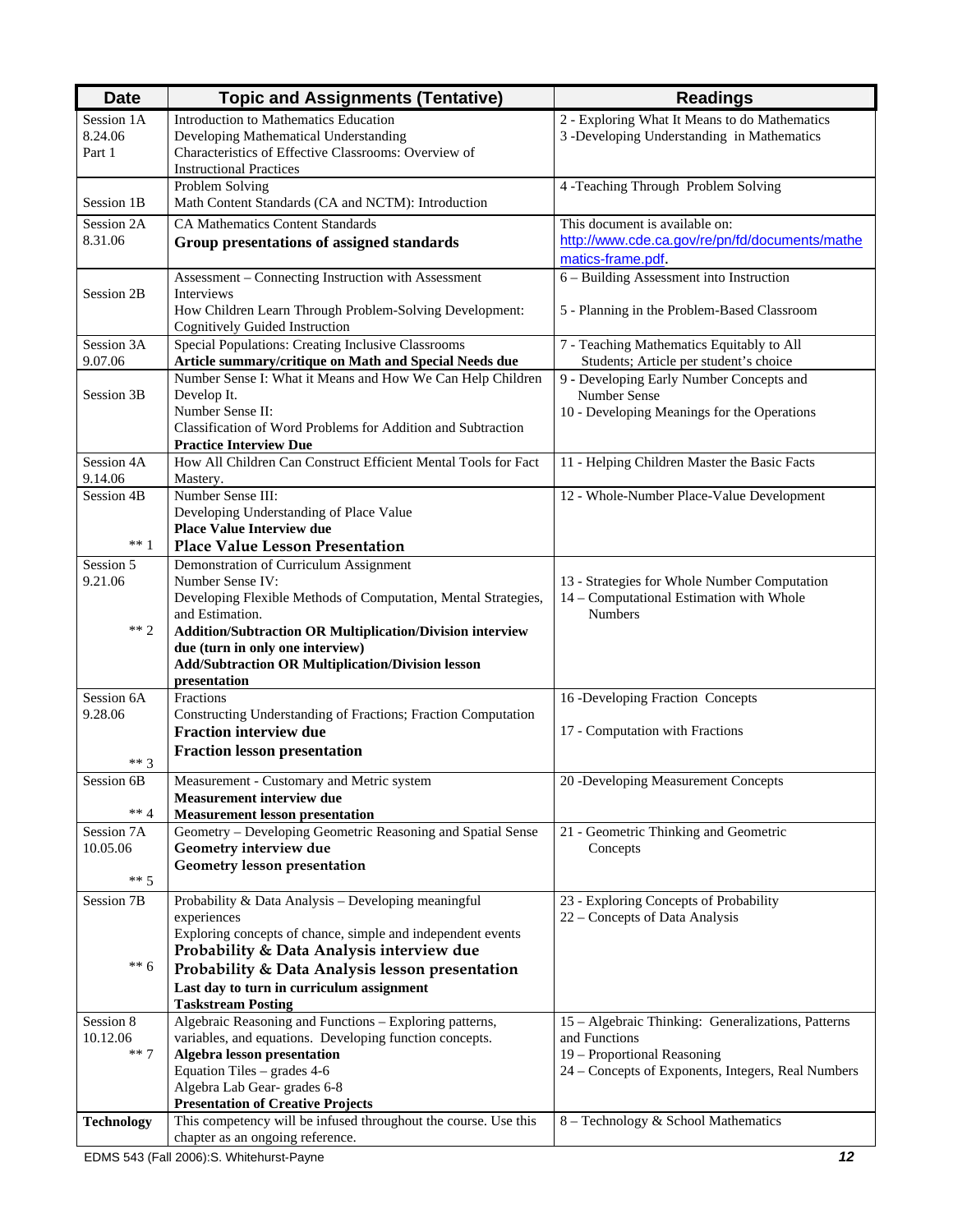# **SB 2042 - AUTHORIZATION TO TEACH ENGLISH LEARNERS COMPETENCIES**

| PART 1:<br><b>LANGUAGE STRUCTURE AND</b><br>FIRST- AND SECOND-LANGUAGE<br><b>DEVELOPMENT</b>                                                    | <b>PART 2:</b><br><b>METHODOLOGY</b><br>OF BILINGUAL, ENGLISH<br><b>LANGUAGE DEVELOPMENT,</b><br><b>AND CONTENT INSTRUCTION</b> | <b>PART 3:</b><br><b>CULTURE AND</b><br><b>CULTURAL DIVERSITY</b>                                   |
|-------------------------------------------------------------------------------------------------------------------------------------------------|---------------------------------------------------------------------------------------------------------------------------------|-----------------------------------------------------------------------------------------------------|
| I. Language Structure and Use:<br><b>Universals and Differences</b><br>(including the structure of English)                                     | I. Theories and Methods of Bilingual<br><b>Education</b>                                                                        | I. The Nature of Culture                                                                            |
| A. The sound systems of language<br>(phonology)                                                                                                 | A. Foundations                                                                                                                  | A. Definitions of culture                                                                           |
| <b>B.</b> Word formation (morphology)                                                                                                           | B. Organizational models: What works for<br>whom?                                                                               | <b>B.</b> Perceptions of culture                                                                    |
| C. Syntax                                                                                                                                       | C. Instructional strategies                                                                                                     | C. Intra-group differences (e.g., ethnicity,<br>race, generations, and micro-cultures)              |
| D. Word meaning (semantics)                                                                                                                     | II. Theories and Methods for Instruction<br>In and Through English                                                              | D. Physical geography and its effects on<br>culture                                                 |
| E. Language in context                                                                                                                          | A. Teacher delivery for both English<br>language development and content<br>instruction                                         | E. Cultural congruence                                                                              |
| F. Written discourse                                                                                                                            | B. Approaches with a focus on English<br>language development                                                                   | II. Manifestations of Culture: Learning<br><b>About Students</b>                                    |
| G. Oral discourse                                                                                                                               | C. Approaches with a focus on content<br>area instruction (specially designed<br>academic instruction delivered in<br>English)  | A. What teachers should learn about their<br>students                                               |
| H. Nonverbal communication                                                                                                                      | D. Working with paraprofessionals                                                                                               | B. How teachers can learn about their<br>students                                                   |
| I. Language Change                                                                                                                              |                                                                                                                                 | C. How teachers can use what they learn<br>about their students (culturally responsive<br>pedagogy) |
| II. Theories and Factors in First- and<br><b>Second-Language Development</b>                                                                    | III. Language and Content Area<br><b>Assessment</b>                                                                             | <b>III. Cultural Contact</b>                                                                        |
| A. Historical and current theories and models<br>of language analysis that have implications<br>for second-language development and<br>pedagogy | A. Purpose                                                                                                                      | A. Concepts of cultural contact                                                                     |
| B. Psychological factors affecting first- and<br>second-language development                                                                    | <b>B.</b> Methods                                                                                                               | <b>B.</b> Stages of individual cultural contact                                                     |
| C. Socio-cultural factors affecting first- and<br>second-language development                                                                   | C. State mandates                                                                                                               | C. The dynamics of prejudice                                                                        |
| D. Pedagogical factors affecting first- and<br>second-language development                                                                      | <b>D.</b> Limitations of assessment                                                                                             | <b>D.</b> Strategies for conflict resolution                                                        |
| E. Political factors affecting first- and second-<br>language development                                                                       | E. Technical concepts                                                                                                           | IV. Cultural Diversity in U.S. and CA.                                                              |
|                                                                                                                                                 |                                                                                                                                 | A. Historical perspectives                                                                          |
|                                                                                                                                                 |                                                                                                                                 | <b>B.</b> Demography                                                                                |
|                                                                                                                                                 |                                                                                                                                 | C. Migration and immigration                                                                        |